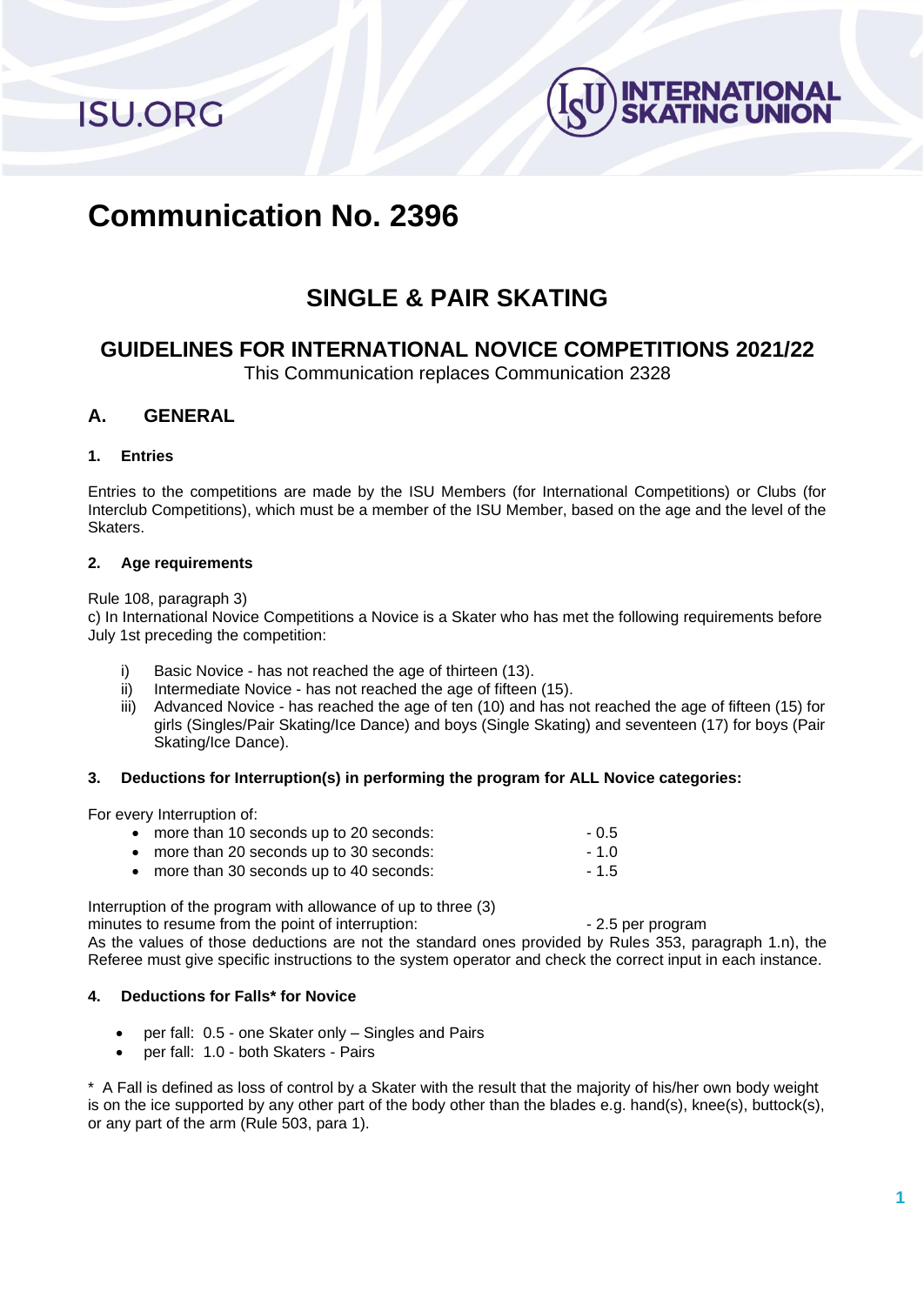# **5. Officials**

- a) ISU Rule 420 regarding the appointment of Officials apply, except for the requirement of their international qualification. However, in each competition there must be at least one (1) Judge and one (1) member of the Technical Panel with an international qualification. Apart from this exception all ISU Rules regarding requirements for Officials, including but not limited to age limits, are applicable, also with respect to Officials with national qualifications only.
- b) The same ISU Rules regarding judging, refereeing and the work of the Technical Panel apply as in Junior and Senior International Competitions.
- c) Rule 433, paragraphs 1 and 2 regarding the Report of the Referee and the Report of the Technical Controller apply.

# **B. SINGLE & PAIR SKATING**

#### **1. General Requirements for Novice competitions Single and Pair Skating**

Segments of competitions to be skated in Novice Single and Pair Skating competitions:

- a) Single Skating competitions shall consist of
	- Basic Novice Free Skating only
	- Intermediate Novice Free Skating only
	- Advanced Novice Short Program and Free Skating
- b) Pair Skating competitions shall consist of
	- Basic Novice **Free Skating only**
	- Advanced Novice Short Program and Free Skating
- c) Duration of the Programs:

| Single Skating             |                |                          |
|----------------------------|----------------|--------------------------|
| <b>Basic Novice</b>        | Free Skating:  | $2:30$ min, $+/-10$ sec. |
| <b>Intermediate Novice</b> | Free Skating:  | 3:00 min, +/-10 sec.     |
| <b>Advanced Novice</b>     | Short Program: | 2:20 min, +/-10 sec.     |
|                            | Free Skating:  | 3:00 min, +/-10 sec.     |
| Pair Skating               |                |                          |
| <b>Basic Novice</b>        | Free Skating:  | 3:00 min, +/-10 sec.     |
| <b>Advanced Novice</b>     | Short Program: | 2:20 min, +/-10 sec.     |
|                            | Free Skating:  | 3:00 min, +/-10 sec.     |

Various

- Singles Girls and Boys for all Novice sub-categories: warm-up groups can be maximum up to eight (8) Skaters.
- Warm up time: Basic Novice Free Skating 4 minutes, Intermediate Novice Free Skating 5 minutes, Advance Novice Short Program 4 minutes, Free Skating 5 minutes.
- There will be no special factor of 1.1 for jump elements performed in the second half of the Short and Free Programs in all Novice Categories. Instead, bonuses for achieved jumps are awarded for Advanced Novice Single Skating as per paragraph 2.3 below.
- If an extra jump(s) is executed, only the individual jump(s) which is not according to requirements will have no value. The jumps are considered in the order of execution.

# **2. Technical Requirements for Novice Competitions Single Skating**

#### **2.1 Single Skating Basic Novice - Girls and Boys**

A well balanced Free Skating program for Single Skating must contain:

a) Maximum of 4 jump elements one of which must be an Axel type jump. There may be up to two (2) jump combinations or sequences. Jump combinations can contain only two (2) jumps. A jump sequence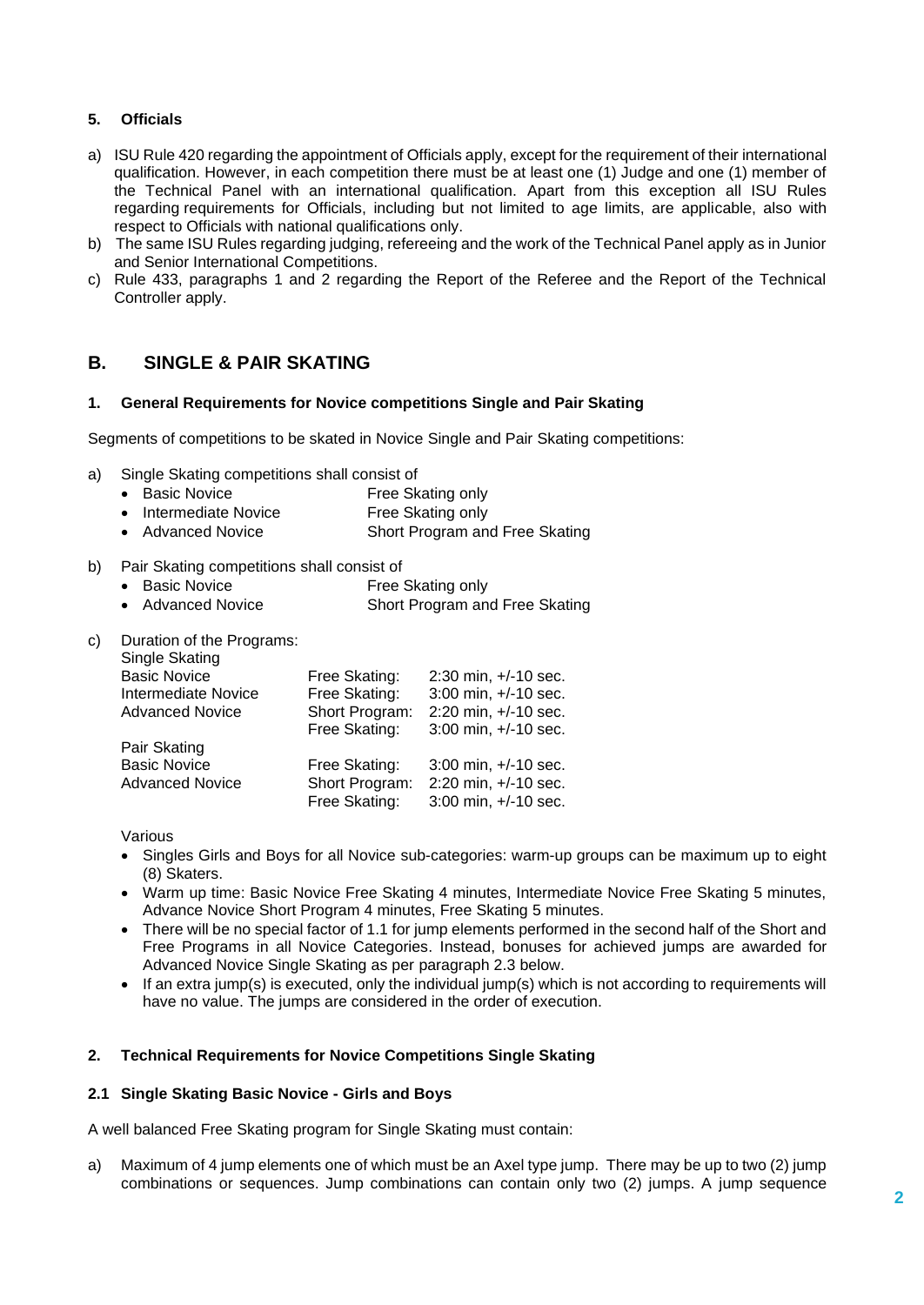consists of 2 (two) jumps of any number of revolutions, beginning with any jump, immediately followed by an Axel type jump with a direct step from the landing curve of the first jump to the take-off curve of the Axel jump.

No triple and quadruple jumps are allowed. Only one single jump and one double jump (including Double Axel) can be repeated once.

b) There must be a maximum of two (2) spins of a different nature (abbreviation), one of which must be a spin combination and one must be a spin with no change of position. The spin combination with a change of foot and a minimum of eight (8) revolutions or without a change of foot with a minimum of six (6) revolutions. The spin in one position with a change of foot minimum of eight (8) revolutions or spin in one position without change of foot minimum of six (6) revolutions. In both spins flying entries are allowed.

c) There must be a maximum of one (1) step sequence fully utilizing the ice surface.

#### Levels explanations:

For Basic Novice Singles, in all elements that are subject to Levels, only features up to Level 2 will be counted. Any additional features will not count for Level requirements and will be ignored by the Technical Panel.

The Program Components are judged only in

- **Skating Skills**
- **Performance**

The factor for the Program Components is 2.5.

#### **2.2. Single Skating Intermediate Novice - Girls and Boys**

#### **Boys and Girls**

A well balanced Free Skating program for Single Skating must contain:

a) Maximum of 5 jump elements one of which must be an Axel type jump. There may be up to two (2) jump combinations or sequences. A jump combination can contain only two (2) jumps. A jump sequence consists of 2 (two) jumps of any number of revolutions, beginning with any jump, immediately followed by an Axel type jump with a direct step from the landing curve of the first jump to the take-off curve of the Axel jump. No triple and quadruple jumps allowed. Only one single jump and one double jump (including Double Axel) can be repeated once.

b) There must be a maximum of two (2) spins of a different nature (abbreviation), one of which must be a spin combination and one must be a spin with no change of position. The spin combination with a change of foot and a minimum of eight (8) revolutions or without a change of foot with a minimum of six (6) revolutions. The spin in one position with a change of foot minimum of eight (8) revolutions or spin in one position without change of foot minimum of six (6) revolutions. In both spins flying entries are allowed.

c) There must be a maximum of one (1) step sequence fully utilizing the ice surface.

#### Levels explanations:

For Intermediate Novice Singles, in all elements that are subject to Levels, only features up to Level 2 will be counted. Any additional features will not count for Level requirements and will be ignored by the Technical Panel.

The Program Components are judged only in

- Skating Skills
- Performance
- Interpretation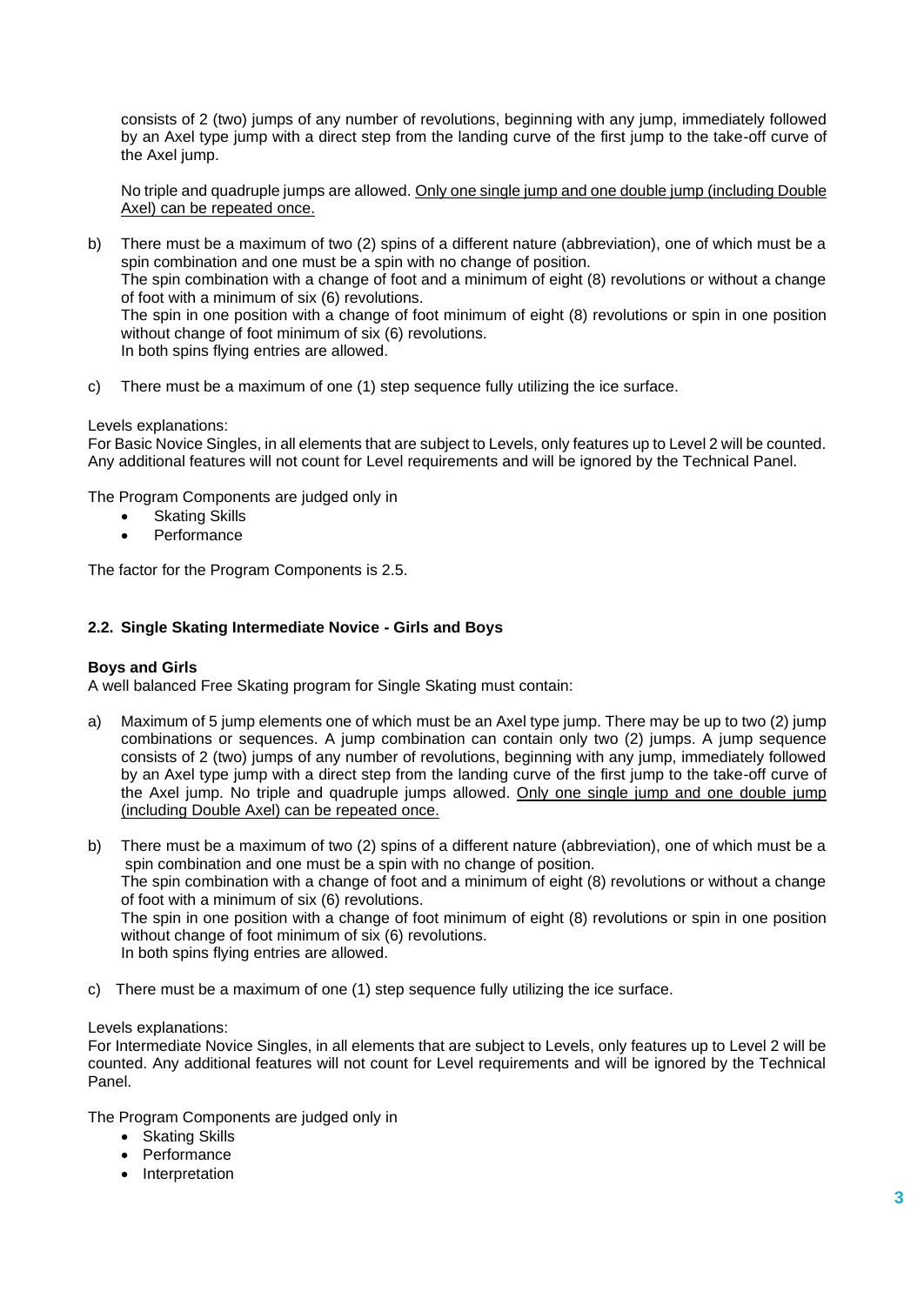The factor for Program Components is

- for boys 2.0
- for girls 1.7

# **2.3 Single Skating Advanced Novice - Girls and Boys**

# **Boys**

The Short Program for Boys' Single Skating shall consist of the following elements:

- a) Single Axel Paulsen or double Axel Paulsen
- b) Double or triple jump, may not repeat jump a)
- c) One jump combination consisting of two double jumps or one double and one triple jump, both jumps may not repeat jump a) or b)
- d) Camel, sit or upright spin (minimum of five (5) revolutions on each foot) with change of foot and no flying entrance.
- e) Spin combination with only one change of foot (minimum of five (5) revolutions on each foot). Flying entry is allowed.
- f) One step sequence fully utilizing the ice surface.

# **Girls**

The Short Program for Girls' Single Skating shall consist of the following elements:

- a) Single Axel Paulsen or double Axel Paulsen
- b) Double or triple jump, may not repeat jump a)
- c) One jump combination consisting of two double jumps or one double and one triple jump, both jumps may not repeat jump a) or b)
- d) Layback/sideways leaning spin or spin in one basic position with no change of foot (minimum six (6) revolutions) and no flying entrance.
- e) Spin combination with only one change of foot (minimum of five (5) revolutions on each foot). Flying entry is allowed.
- f) One step sequence fully utilizing the ice surface.

Jumps not according to Short Program requirements (wrong number of revolutions) will receive no value. If the same jump is executed as a solo jump and as a part of the jump combination, the repeated jump will not be counted (if this repetition is in a jump combination, only the individual jump which is not according to the above requirements will not be counted).

# **Boys and Girls**

A well balanced Free Skating program for Singles Boys and Girls must contain:

- a) Maximum of 6 jump elements one of which must be an Axel type jump. There may be up to two (2) jump combinations or sequences. One jump combination could consist up to three (3) jumps, the other up to two (2) jumps. A jump sequence consists of 2 (two) jumps of any number of revolutions, beginning with any jump, immediately followed by an Axel type jump with a direct step from the landing curve of the first jump to the take-off curve of the Axel jump. Only two (2) triple jumps can be repeated either in a jump combination or a jump sequence. No quadruple jumps are allowed. Any single, double (including Double Axel) or triple jump cannot be executed more than twice in total.
- b) There must be a maximum of two (2) spins of a different nature (abbreviation), one of which must be a spin combination with change of foot (minimum eight (8) revolutions), flying entrance is not allowed and one must be a flying spin (minimum six (6) revolutions) or a spin in one position with change of foot and a flying entrance (minimum eight (8) revolutions).
- c) There must be a maximum of one (1) step sequence fully utilizing the ice surface.

# **Bonus for Advanced Novice Single Skating**

Skaters can earn bonus points for jumps that are achieved in Short Program and/or Free Skating. To be eligible for bonus points, jumps must be fully rotated or landed on the quarter (q) and must be in accordance with the Short Program requirements respectively the well balanced Free Skating program and the repetition rules for jumps. Jumps can be performed as a solo jump, or in jump combination or jump sequence. Jumps that are identified by the Technical Panels as under-rotated (<), downgraded (<<), with wrong edge (e) or have a fall or being identified as invalid element (\*) are not eligible to receive bonus points.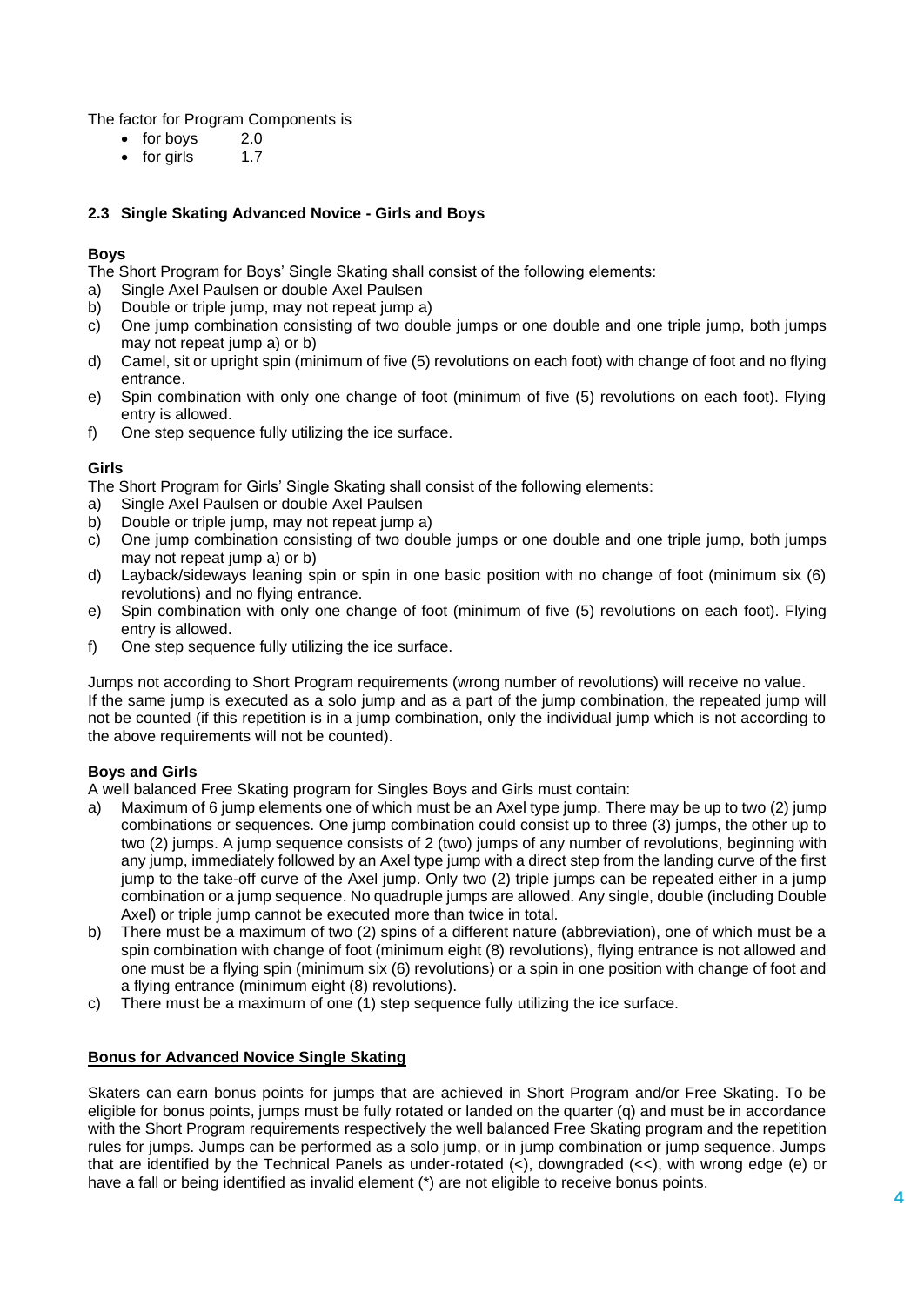#### Short Program:

In the Short Program a maximum of two (2) bonus points can be achieved: one (1) bonus point for one (1) Double Axel and one (1) bonus point for one (1) triple jump

#### • Free Skating:

In the Free Skating Program, a maximum of three (3) bonus points can be achieved: one (1) bonus point for one (1) Double Axel and one (1) bonus point each for any two (2) different Triple jumps

In case of jump combinations or jump sequences, all jumps eligible for a bonus point in accordance with the above regulations and limitations can receive bonus points.

The Technical Panel will decide upon the bonus points and add them respecting the above regulations and limitations to the respective jump element(s). The Technical Controller will advise the Data Operator to add the bonus point at the end of the jump by using the respective "Bonus" button on the Data Operators screen (i.e. 2Ab, 3Lzqb+3Tb) during the review process.

The bonus will be assigned to the first two jumps in Short Program and to the first three jumps in Free Skating that fulfill the requirements in order of their execution.

In accordance with ISU Rule 353 (ISU Judging System - determination and publication of results) paragraph 1. (Basic Principles of Calculation) and respective subparagraph f) the panel's score for each Section/Element is determined by adding the trimmed mean GOE of this Section/Element to its Base Value. The bonus points are added in addition and will determine the panel's score for jump elements where the Technical Panel identifies such bonus points (Base Value + GOE + Bonus Point(s) = Score of Panel).

| On the Judges Details output the bonus points will be displayed as in the below sample: |
|-----------------------------------------------------------------------------------------|
|-----------------------------------------------------------------------------------------|

| Rank | <b>Name</b>                                                                                                              |      |                      | <b>Nation</b> |                | <b>Starting</b><br><b>Number</b> | Total<br>Total<br><b>Element</b><br>Segment<br>Score<br><b>Score</b> |                |                      |             | Total<br>Program Component<br>Score (factored) |               |    |              | <b>Total</b><br><b>Deductions</b> |                           |
|------|--------------------------------------------------------------------------------------------------------------------------|------|----------------------|---------------|----------------|----------------------------------|----------------------------------------------------------------------|----------------|----------------------|-------------|------------------------------------------------|---------------|----|--------------|-----------------------------------|---------------------------|
|      | <b>Antonio TEST</b><br>5                                                                                                 |      |                      |               | <b>ABC</b>     |                                  | 6                                                                    |                | 40.56                | 24.29       |                                                |               |    | 16.27        |                                   | 0.00                      |
| #    | <b>Executed</b><br><b>Elements</b>                                                                                       | Info | <b>Base</b><br>Value | <b>GOE</b>    | J <sub>1</sub> | J2                               | J3                                                                   | J <sub>4</sub> | J <sub>5</sub>       | J6          | J7                                             | $\mathsf{J}8$ | J9 | <b>Bonus</b> | Ref                               | <b>Scores of</b><br>Panel |
|      | $3Tb+2T$                                                                                                                 |      | 5.50                 | 0.00          | 0              | $\mathbf{0}$                     | $\mathbf 0$                                                          | $\mathbf 0$    | $\blacktriangleleft$ | $\mathbf 0$ |                                                |               |    | 1.00         |                                   | 6.50                      |
| 2    | 3S                                                                                                                       |      | 4.30                 | 0.11          | 0              | $\mathbf{1}$                     | 0                                                                    | $\mathbf 0$    |                      | 0           |                                                |               |    |              |                                   | 4.41                      |
| 3    | CSSp3                                                                                                                    |      | 2.60                 | 0.39          | $\overline{2}$ | $\overline{2}$                   |                                                                      | $\overline{1}$ | $\overline{2}$       | 1           |                                                |               |    |              |                                   | 2.99                      |
| Δ    | StSq2                                                                                                                    |      | 2.60                 | 0.26          |                | $\blacktriangleleft$             | $\mathbf{O}$                                                         | $\mathbf{1}$   |                      | 1           |                                                |               |    |              |                                   | 2.86                      |
| 5    | 2Ab                                                                                                                      |      | 3.30                 | 0.08          | $\Omega$       | $\blacktriangleleft$             | $\Omega$                                                             | $\mathbf 0$    |                      | 0           |                                                |               |    | 1.00         |                                   | 4.38                      |
| 6    | FCCoSp3                                                                                                                  |      | 3.00                 | 0.15          |                | $\blacktriangleleft$             | $\mathbf 0$                                                          | $\mathbf 0$    |                      | 0           |                                                |               |    |              |                                   | 3.15                      |
|      |                                                                                                                          |      | 21.30                |               |                |                                  |                                                                      |                |                      |             |                                                |               |    |              |                                   | 24.29                     |
|      | <b>Program Components</b>                                                                                                |      |                      | Factor        |                |                                  |                                                                      |                |                      |             |                                                |               |    |              |                                   |                           |
|      | <b>Skating Skills</b>                                                                                                    |      |                      | 0.90          | 4,50           | 5,25                             | 4,25                                                                 | 4,75           | 5,00                 | 4,75        |                                                |               |    |              |                                   | 4.75                      |
|      | Transitions                                                                                                              |      |                      | 0.90          | 3,75           | 4,75                             | 4,00                                                                 | 4,25           | 4,75                 | 4,50        |                                                |               |    |              |                                   | 4.38                      |
|      | Performance                                                                                                              |      |                      | 0.90          | 3.75           | 5,00                             | 4,25                                                                 | 4,50           | 4,75                 | 4,50        |                                                |               |    |              |                                   | 4.50                      |
|      | Interpretation of the Music                                                                                              |      |                      | 0.90          | 3,50           | 5,25                             | 4,25                                                                 | 4,25           | 4,75                 | 4,50        |                                                |               |    |              |                                   | 4.44                      |
|      | Judges Total Program Component Score (factored)                                                                          |      |                      |               |                |                                  |                                                                      |                |                      |             |                                                |               |    |              |                                   | 16.27                     |
|      | <b>Deductions</b>                                                                                                        |      |                      |               |                |                                  |                                                                      |                |                      |             |                                                |               |    |              |                                   | 0.00                      |
|      | The contract the state of the state of the state of the state of the state of the state of the state of the state of the |      |                      |               |                |                                  |                                                                      |                |                      |             |                                                |               |    |              |                                   |                           |

- Bonus Point for jump added to the element s

#### Levels explanations:

For Advanced Novice Single Skating, in all elements that are subject to Levels, only features up to Level 3 will be counted. Any additional features will not count for Level requirements and will be ignored by the Technical Panel.

The Program Components are judged only in

- Skating Skills
- Transitions
- Performance
- Interpretation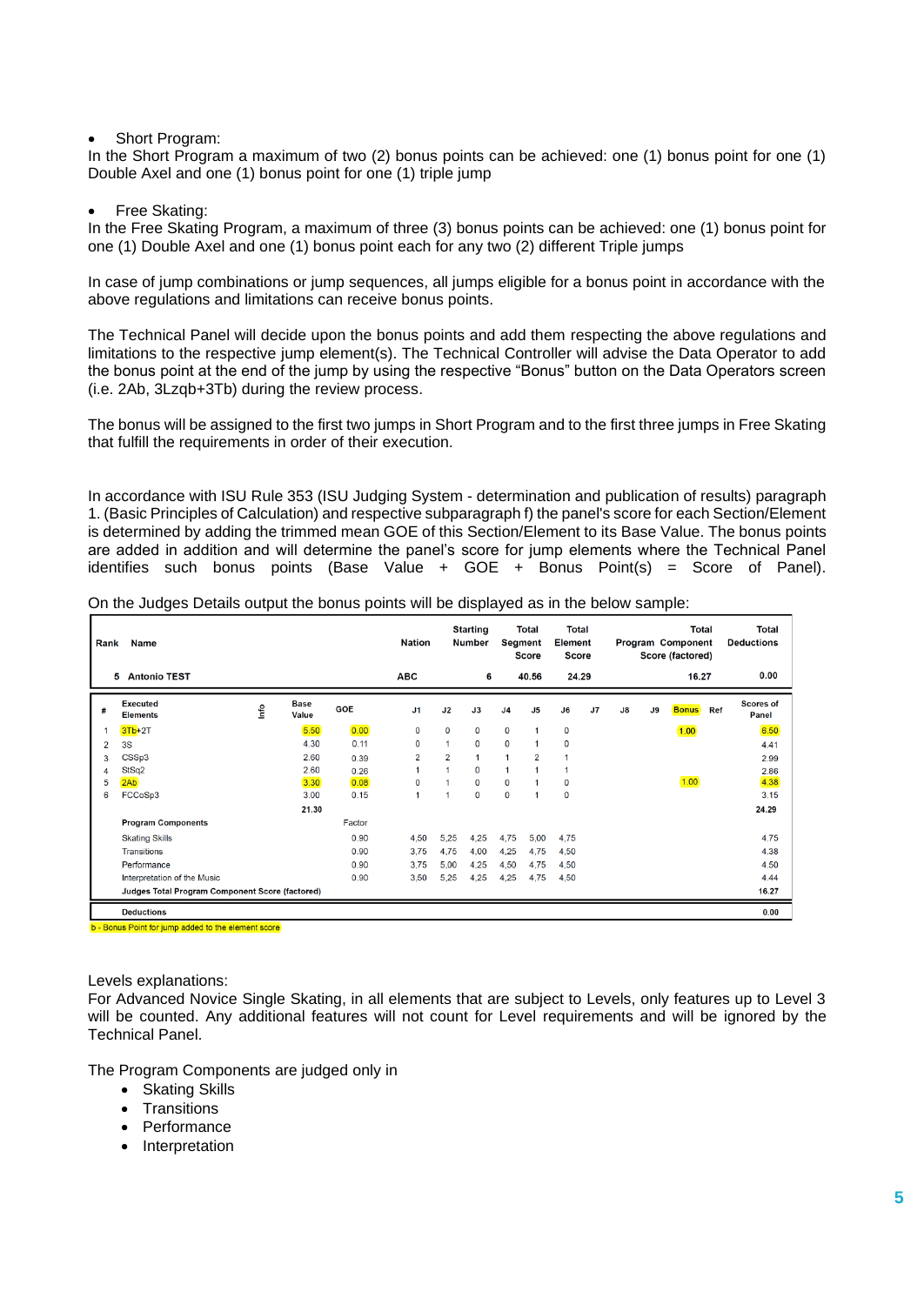The factor for the Program Components is

- a) Short Program
	- for boys 0.9
	- for girls 0.8
- b) Free Skating
	- for boys 1.8
	- for girls 1.6

# **3. Technical Requirements for Novice Competitions Pair Skating**

# **3.1 Pair Skating Basic Novice**

Basic Novice competitions will consist of a Free Skating program only.

A well balanced Free Skating program must contain a maximum of:

- a) Two lifts, one from Group 1 and one from Group 2, one arm holds not allowed (full extension of the lifting arm of the partner is not required)
- b) One Twist lift (single)
- c) One solo jump (single or double)
- d) One solo spin in one position or one pair spin. The solo spin can be executed with a change of foot and a minimum of eight (8) revolutions in total or without a change of foot and a minimum of five (5) revolutions. The pair spin must be executed with a minimum five (5) revolutions.
- e) One pivot figure
- f) One step sequence fully utilizing the ice surface

# Levels explanations:

For Basic Novice Pair Skating, in all elements that are subject to Levels, only features up to Level 2 will be counted. Any additional features will not count for Level requirements and will be ignored by the Technical Panel.

The Program Components are only judged in

- Skating Skills
- Performance

The factor of for the Program Components is 2.0

# **3.2 Pair Skating Advanced Novice**

The Short Program for Pair Skating shall consist of the following elements:

- a) One lift of Groups 1 to 4, one arm holds not allowed
- b) One Twist lift (single or double)
- c) One solo jump (double)
- d) One solo spin combo no change foot (minimum of six (6) revolutions)
- e) One death spiral
- f) One step sequence fully utilizing the ice surface

A well balanced Free Skating program must contain a maximum of:

- a) Two different lifts of Groups 1 to 4, one arm holds not allowed, (in group 1 and 2 full extension of the lifting arm of the partner is not required).
- b) One Twist lift (single or double)
- c) One Throw jump (double)
- d) One solo jump (double)
- e) One pair spin combination (minimum of six (6) revolutions)
- f) One death spiral